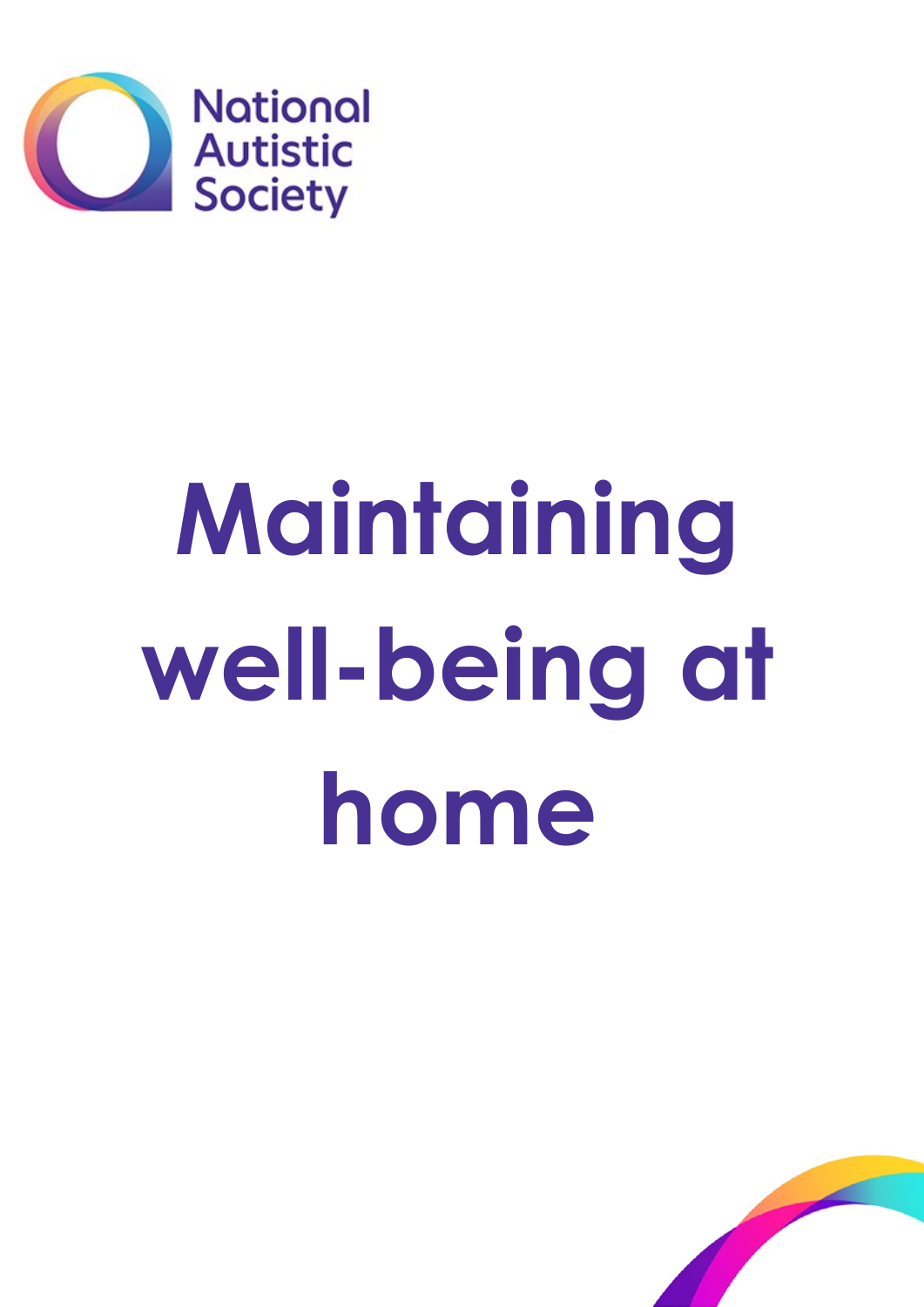

| <b>Contract</b> |  |  |
|-----------------|--|--|
|                 |  |  |
|                 |  |  |
|                 |  |  |

# **Introduction**

Some families will be facing added challenges, given the current situation with the coronavirus.

Trying to explain changes in routine to an autistic person, be that an adult or child, can be difficult.

This booklet has been developed to provide information and support with a focus on support for well-being.

This booklet signposts you to resources which you may find helpful. In doing so it is recognised that each autistic person is unique and there is no one resource or approach that will be right for all.

# **What is included?**



- Top Tips for parents and carers
- Top Tips for autistic adults and children
- Routine
- Energy Accounting
- **Strategies**
- Physical Exercise
- Resources

#### **Appendix**

- **Websites**
- Further Reading



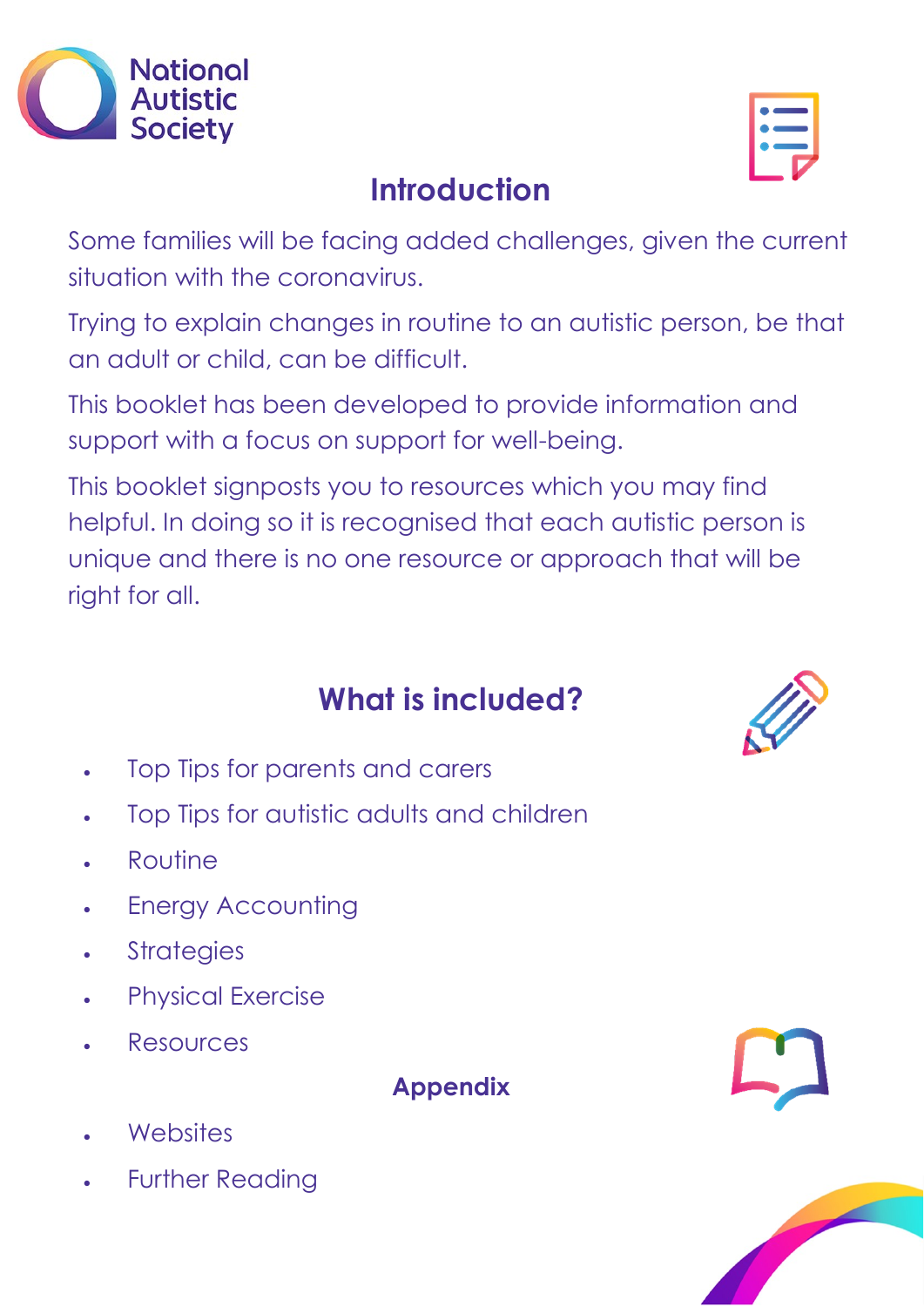



# **Top Tips for Parents and Carers**

Model calmness, take care of yourself, find time to exercise, read a book, relax and to manage your consumption of social media and the news.

- Establish a routine
- Give clear and consistent messages
- Remember to use visuals to support communication
- Manage how much information you share on the coronavirus

Here are some visual resources that explain in simple terms what being in lockdown means:

#### **Very simple social story titled, 'No School:'**

[http://www.speakingspace.co.uk/wp-content/](http://www.speakingspace.co.uk/wp-content/uploads/2020/03/Easy-read-coronavirus.pdf) [uploads/2020/03/Easy-read-coronavirus.pdf](http://www.speakingspace.co.uk/wp-content/uploads/2020/03/Easy-read-coronavirus.pdf)



#### **Coronavirus social story:**

[http://www.speakingspace.co.uk/wp-content/uploads/2020/03/](http://www.speakingspace.co.uk/wp-content/uploads/2020/03/Coronavirus-lockdown-social-story.pdf) [Coronavirus-lockdown-social-story.pdf](http://www.speakingspace.co.uk/wp-content/uploads/2020/03/Coronavirus-lockdown-social-story.pdf)

**Coronavirus (COVID-19): advice on staying at home, an easy read guide for adults**: [https://assets.publishing.service.gov.uk/government/uploads/](https://assets.publishing.service.gov.uk/government/uploads/system/uploads/attachment_data/file/876715/Coronavirus_COVID-19_advice_on_staying_at_home_20200328.pdf) [system/uploads/attachment\\_data/file/876715/Coronavirus\\_COVID-](https://assets.publishing.service.gov.uk/government/uploads/system/uploads/attachment_data/file/876715/Coronavirus_COVID-19_advice_on_staying_at_home_20200328.pdf)19 advice on staying at home 20200328.pdf

#### **NAS Autism Helpline:**

The autism helpline is operating email and web form service only for the time being, find out more information here:

<https://www.autism.org.uk/services/helplines/main.aspx>

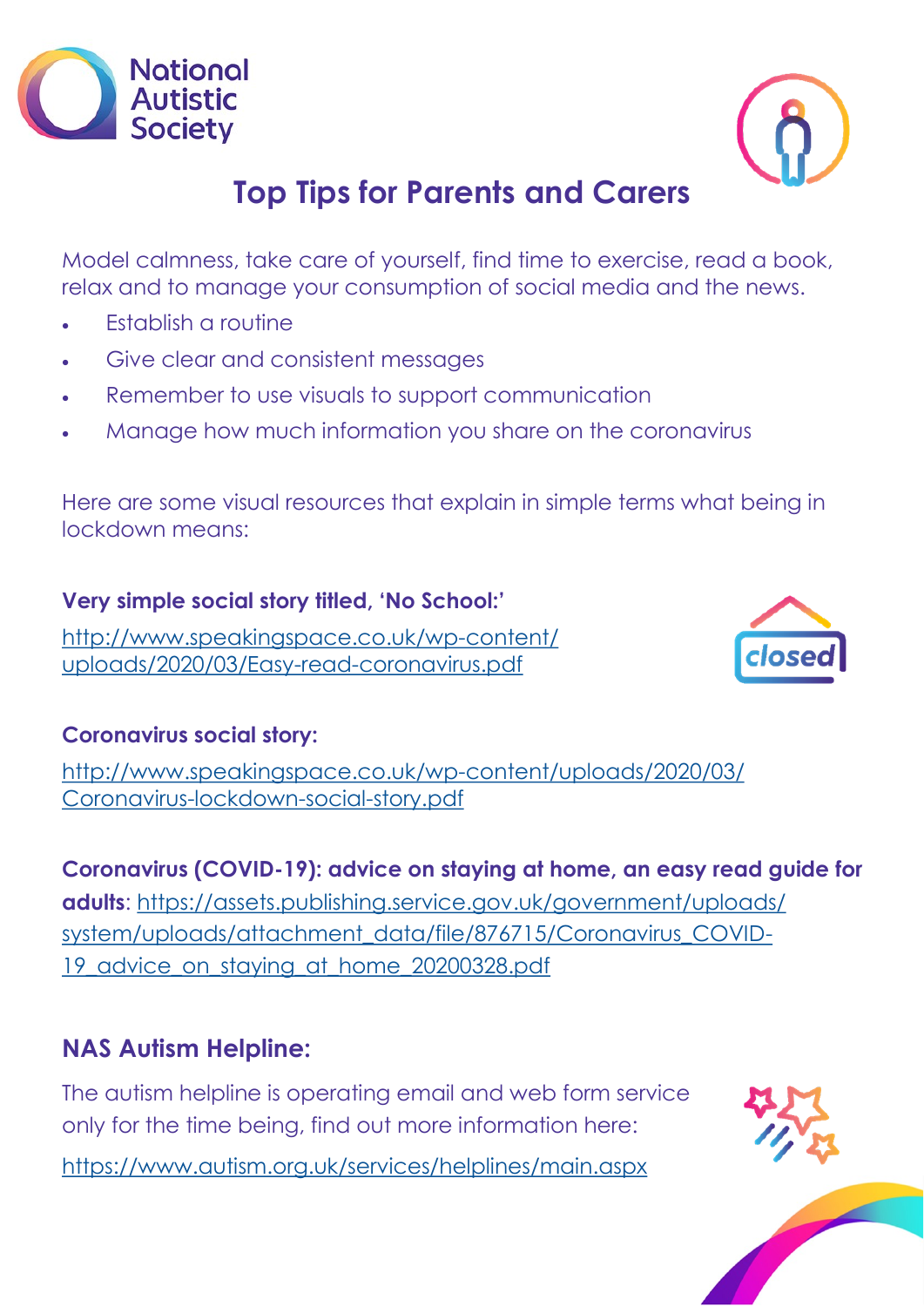

**Step 2:** Create a daily schedule – include time for eating, resting

**Step 3:** Let people know how you would like to stay in contact during the lock down and your preferred method of communication

# **Top tips for families**

**Top tips for autistic adults**

yourself becoming overwhelmed

**Step 1:** Support your autistic family member to understand the changes **Step 2:** Put in structure, support and new routines to manage anxiety

**Step 3:** Focus on activities and learning to keep things positive

# **A full list of top tips can be accessed here:**

[https://www.autism.org.uk/services/helplines/coronavirus/](https://www.autism.org.uk/services/helplines/coronavirus/resources/tips.aspx) [resources/tips.aspx](https://www.autism.org.uk/services/helplines/coronavirus/resources/tips.aspx)



and fun

# **More Top Tips**

**Step 1:** Give yourself time to absorb and process each piece of

news; try only check the news at a few set points a day to stop



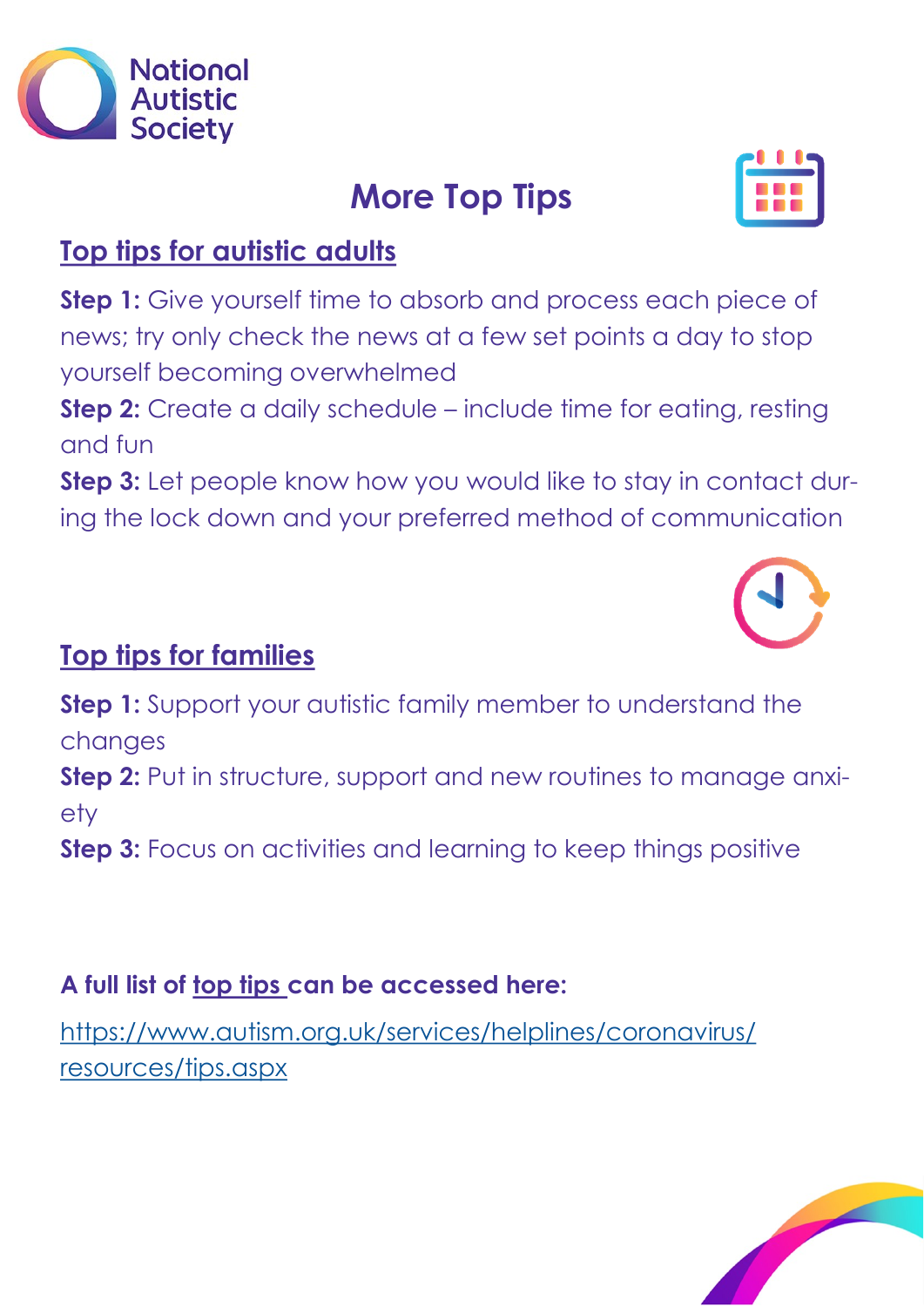

# **Routine**

**Ensure days are based on a routine, are structured and are predictable.**

"Reality to an autistic person is a confusing, interacting mass of events, people, places, sounds and sights... Set routines, times, particular routes and rituals all help to get order into an unbearably chaotic life. Trying to keep everything the same reduces some of the terrible fear."

(Jolliffe (1992) in Howlin (2004), p.137)







# **Energy Accounting**

Activities that use energy need to be balanced by activities which input energy or rest. It is important to remember this principle when planning the daily schedule.

Find out more about Energy Accounting at:

**Purple Ella—Energy Accounting**

<https://www.purpleella.com/2018/06/07/energy-accounting/>

**Dr Tony Attwood "The energy accounting method"** <https://www.hotdoc.com.au/practices/blog/tony-attwood/>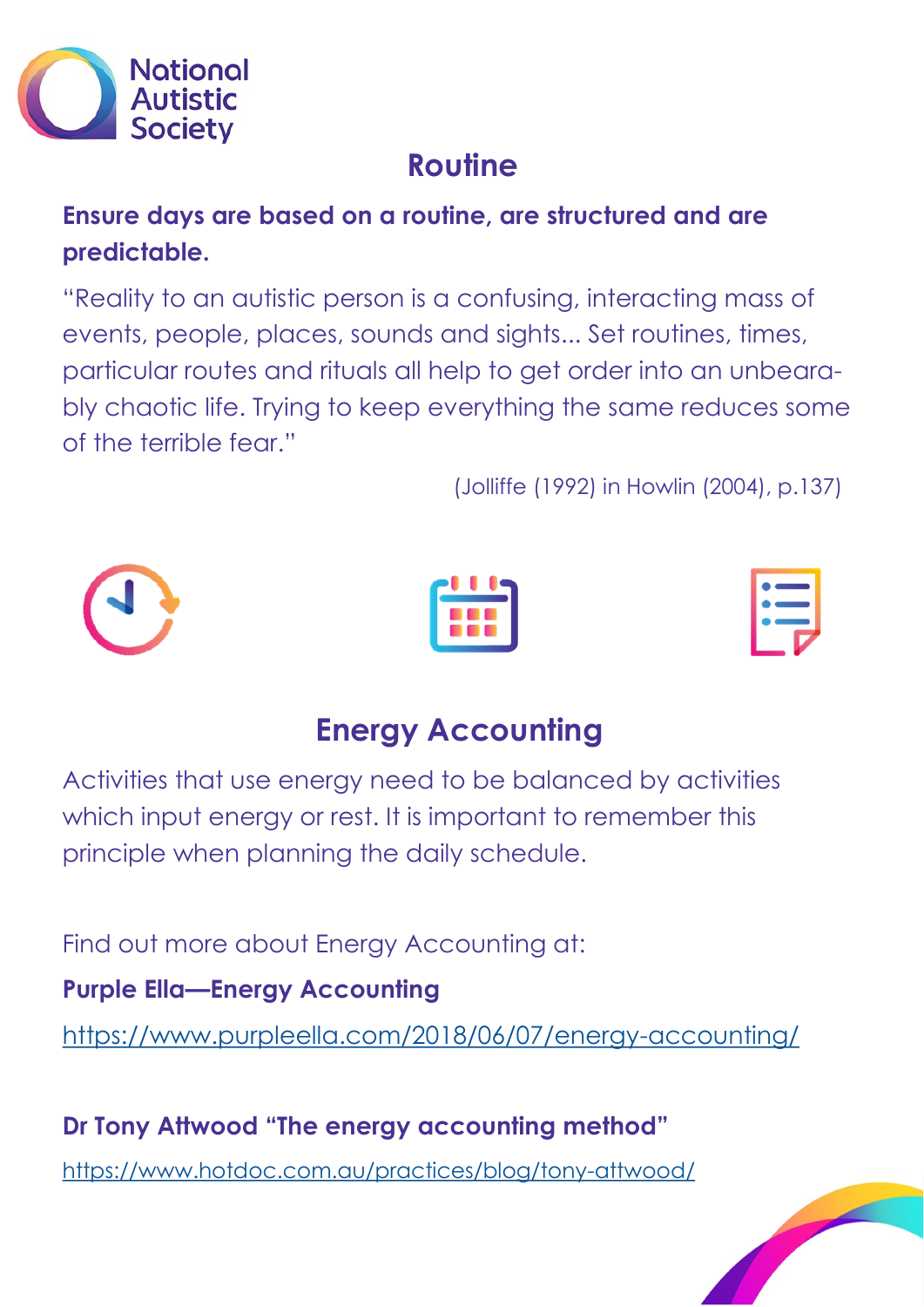

# **Visual Schedule/Timetable**

Consider introducing a visual schedule for each day. Timetable the whole day with allocated times to shower, eat, watch telly, play computer games, call mum etc.

Routine, routine, routine.

How to make a visual Schedule:

<https://theinspiredtreehouse.com/how-to-make-a-visual-schedule/>

# **Mindfulness**

Mindfulness training is defined as an intervention which aims to help a person examine their current moment in a non-

judgemental and accepting way. It is often used to reduce stress and anxiety and can support a person to respond to a situation in a less emotional way and therefore deal with distressing situations better . (Fleming et al 2015)

There are many apps on the app store which support the delivery of mindfulness techniques, some can be found at the link below.

[https://www.eastersealstech.com/2017/04/19/chill-outz-relaxation](https://www.eastersealstech.com/2017/04/19/chill-outz-relaxation-techniques-children/)[techniques-children/](https://www.eastersealstech.com/2017/04/19/chill-outz-relaxation-techniques-children/)

# **Develop a sensory tool box**

A sensory tool box is a collection of sensory strategies which support selfregulation. The tool box should be based on the sensory preferences/activities and should be available to access **COCODY DOLBOX** throughout the day.

How to create your own sensory toolbox:

<https://assistivetechnologyblog.com/2017/07/create-sensory-toolbox.html>









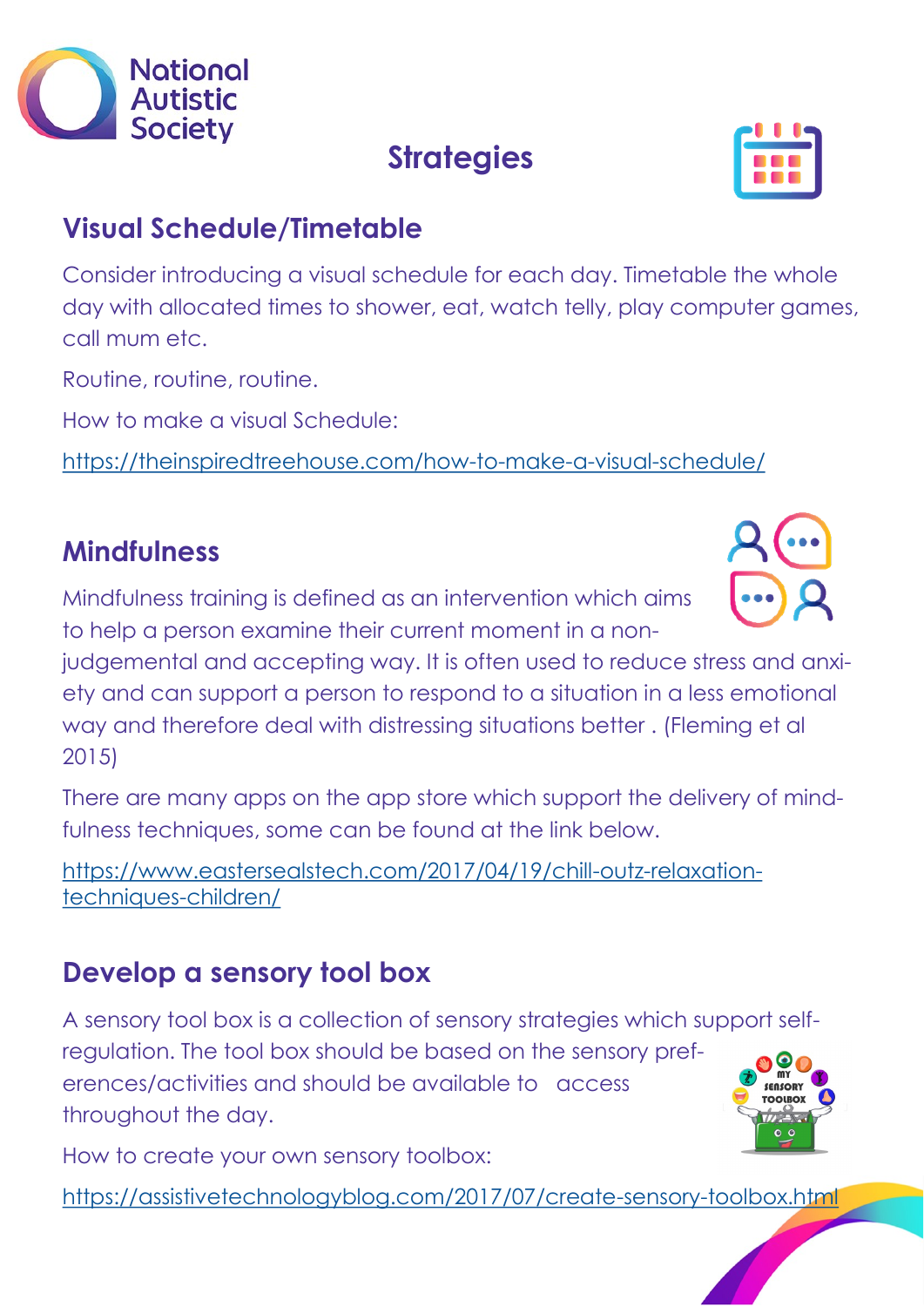

# **Cosmic Yoga**

Yoga, mindfulness and relaxation designed specially for kids aged 3+ <https://www.youtube.com/user/CosmicKidsYoga>

#### **Supermovers**

Get moving whilst learning. Free curriculum-mapped videos, arranged by age-group and subject from the BBC.

<https://www.bbc.co.uk/teach/supermovers>

#### **PE with Joe**

Joe Wickes is helping children keep fit whilst schools are closed, follow PE with Joe here:

<https://www.youtube.com/channel/UCAxW1XT0iEJo0TYlRfn6rYQ>

# **Drumbeat Outreach**

Share some ideas for activities that can be done with little/no equipment and without needing a large amount of space.

[https://www.drumbeatasd.org/page/?](https://www.drumbeatasd.org/page/?title=My+Health+and+Wellbeing&pid=352) [title=My+Health+and+Wellbeing&pid=352](https://www.drumbeatasd.org/page/?title=My+Health+and+Wellbeing&pid=352)







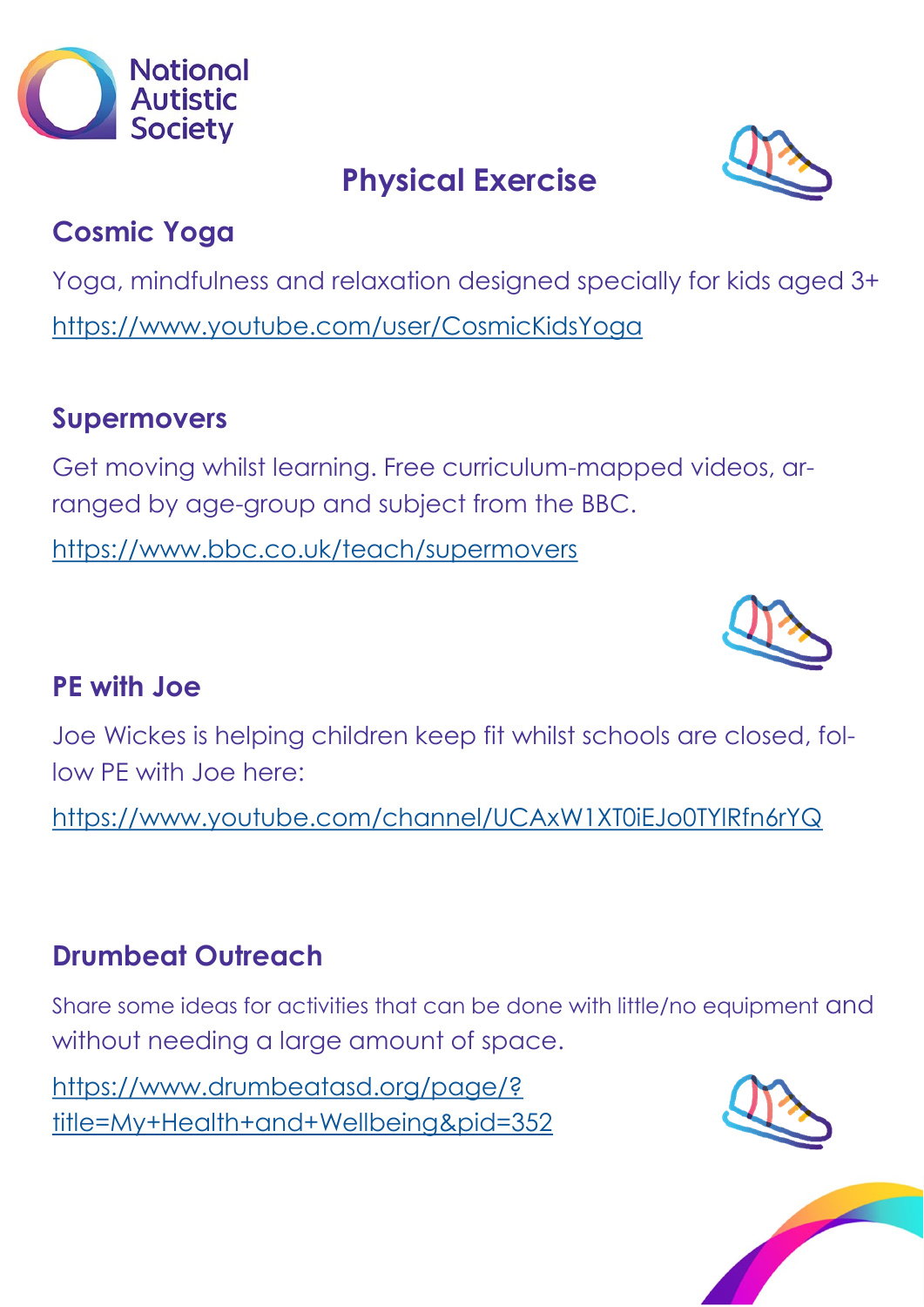



# **Resources**

#### **How am I feeling today visual resource:**

[http://www.speakingspace.co.uk/wp-content/uploads/2020/03/](http://www.speakingspace.co.uk/wp-content/uploads/2020/03/feeling-boards-57-and-12.pdf) [feeling-boards-57-and-12.pdf](http://www.speakingspace.co.uk/wp-content/uploads/2020/03/feeling-boards-57-and-12.pdf)

**Speaking Space** have developed a number of resources to help during the coronavirus outbreak, they can be found here:

<http://www.speakingspace.co.uk/covid-19-information/>

**Drumbeat Outreach** have developed a range of social stories relating to COVID 19, they can be found here:

[https://www.drumbeatasd.org/page/?](https://www.drumbeatasd.org/page/?title=Social+Stories&pid=346) [title=Social+Stories&pid=346](https://www.drumbeatasd.org/page/?title=Social+Stories&pid=346)



To promote health and wellbeing independence skills should continue to be worked on whilst you are at home.

**Drumbeat Outreach** have shared some suggestions that can help with this, they can be found here:

[https://www.drumbeatasd.org/page/?](https://www.drumbeatasd.org/page/?title=My+Independence&pid=356) [title=My+Independence&pid=356](https://www.drumbeatasd.org/page/?title=My+Independence&pid=356)

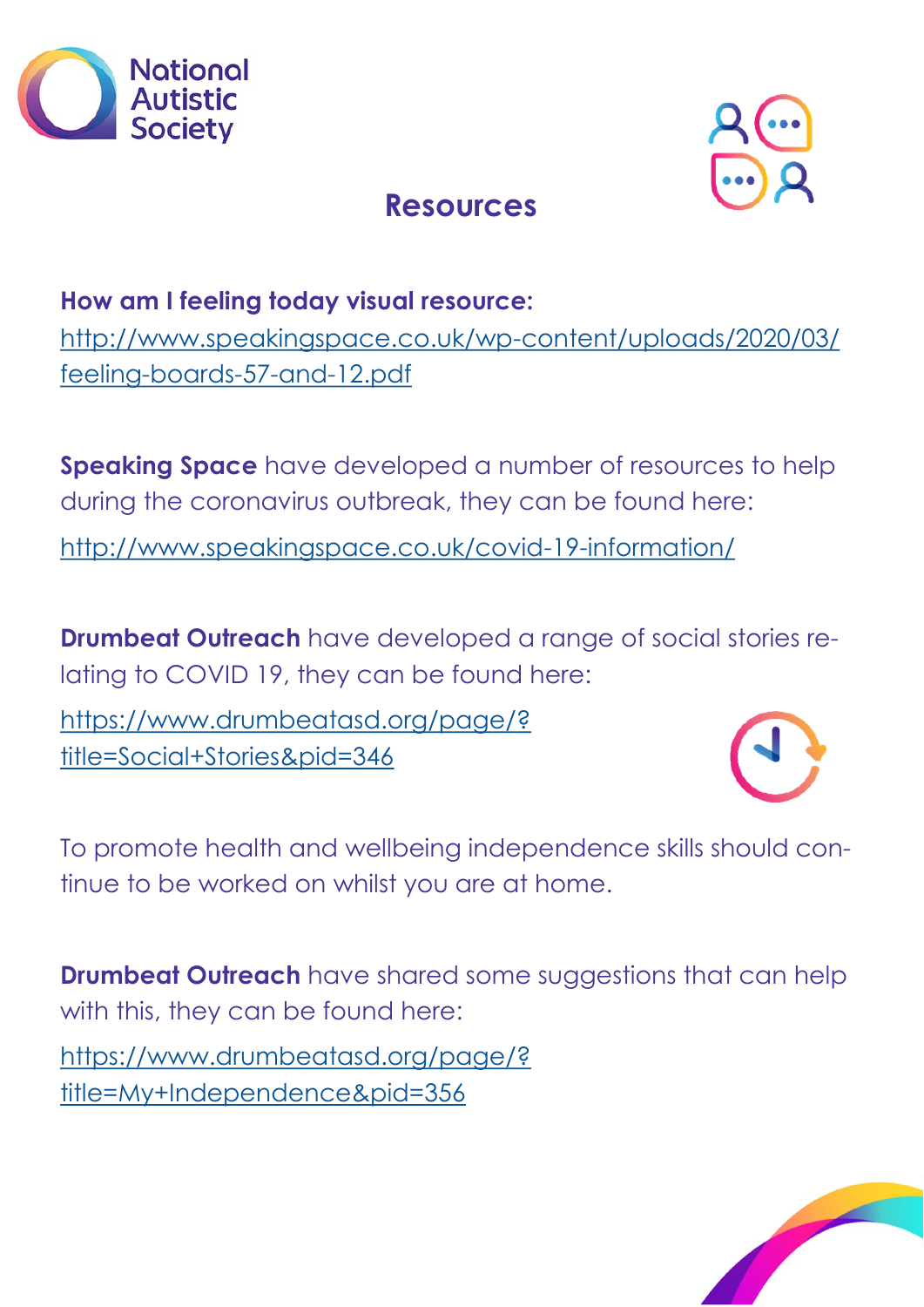



# **Relaxation—Resources (Children)**

# **Creating Space to teach mindfulness to kids with autism** [https://www.teachchildrenmeditation.com/toolkit-for-teaching](https://www.teachchildrenmeditation.com/toolkit-for-teaching-mindful-activities-kids-on-the-autistic-spectrum/)[mindful-activities-kids-on-the-autistic-spectrum/](https://www.teachchildrenmeditation.com/toolkit-for-teaching-mindful-activities-kids-on-the-autistic-spectrum/)

#### **Relaxation Training for Kids on the Autism Spectrum**

[https://www.psychologytoday.com/gb/blog/autism-and](https://www.psychologytoday.com/gb/blog/autism-and-anxiety/201906/relaxation-training-kids-the-autism-spectrum)[anxiety/201906/relaxation-training-kids-the-autism-spectrum](https://www.psychologytoday.com/gb/blog/autism-and-anxiety/201906/relaxation-training-kids-the-autism-spectrum)

#### **Meditation Apps for Kids**

[https://www.commonsensemedia.org/lists/meditation-apps-for](https://www.commonsensemedia.org/lists/meditation-apps-for-kids)[kids](https://www.commonsensemedia.org/lists/meditation-apps-for-kids)

#### **The Autism Toolbox: Emotional Wellbeing**

[https://www.bucksfamilyinfo.org/kb5/buckinghamshire/fsd/](https://www.bucksfamilyinfo.org/kb5/buckinghamshire/fsd/advice.page?id=qJAJMuVhovc) [advice.page?id=qJAJMuVhovc](https://www.bucksfamilyinfo.org/kb5/buckinghamshire/fsd/advice.page?id=qJAJMuVhovc)

#### **Free Calm Pack**

<https://www.relaxkids.com/calm-pack>

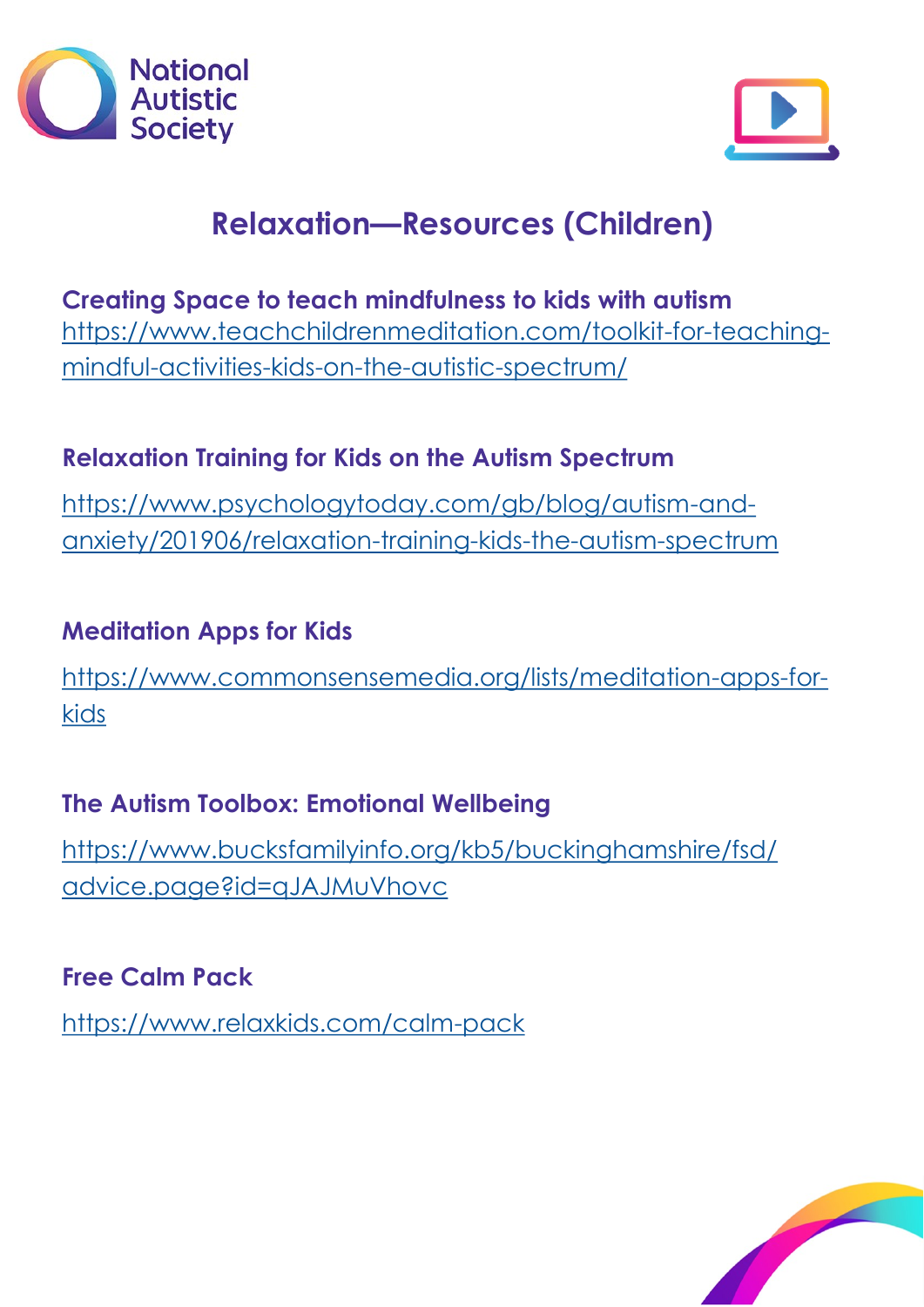



# **Relaxation—Resources (Adults)**

**Meditation for Autism: Body Mind Relaxation** <https://www.youtube.com/watch?v=d1cbGCHuUe0>

**Autism Calming Sensory** [https://www.youtube.com/channel/UCBetk72xna\\_fE4kmN1NLtmw](https://www.youtube.com/channel/UCBetk72xna_fE4kmN1NLtmw)

**12 best mindfulness apps to help you keep calm during a crisis** [https://www.independent.co.uk/extras/indybest/gadgets-tech/](https://www.independent.co.uk/extras/indybest/gadgets-tech/phones-accessories/best-mindfulness-apps-a8217931.html) [phones-accessories/best-mindfulness-apps-a8217931.html](https://www.independent.co.uk/extras/indybest/gadgets-tech/phones-accessories/best-mindfulness-apps-a8217931.html)

# **Physical Exercise**

**PE with Joe Wickes is helping children keep fit whilst schools are closed, follow PE with Joe here and also access the workouts he offers for adults):** 

<https://www.youtube.com/channel/UCAxW1XT0iEJo0TYlRfn6rYQ>

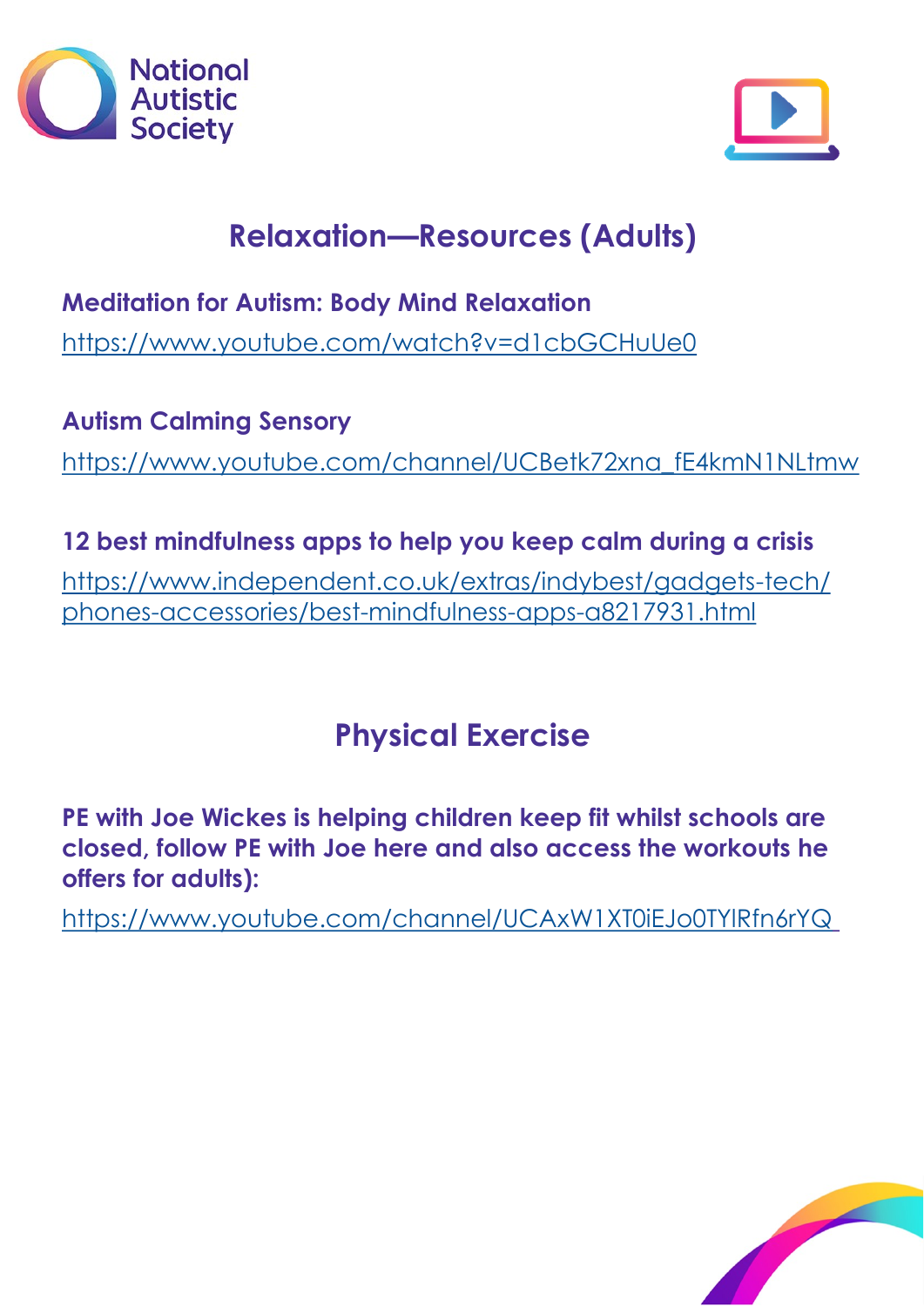



# **Appendix**

- Further information and activities
- Websites for parents, carers and professionals
- Further Reading

Links are provided in this booklet to signpost you to resources which you may find helpful; they do not constitute an endorsement or an approval for all content on the external site or any products or services offered by the organisation who own the site. We also recognise that each autistic person is unique and no one resource will be right for everyone.

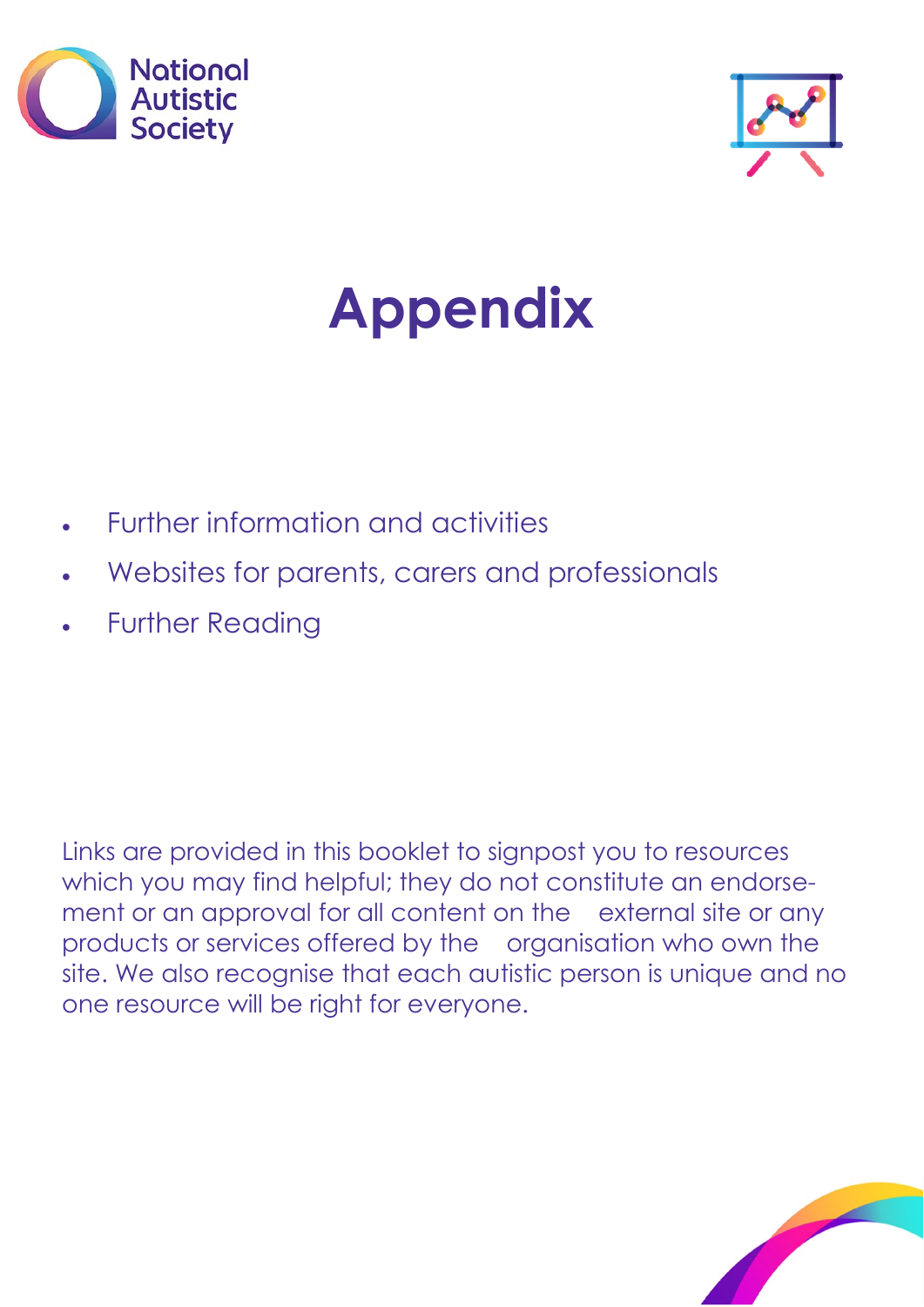



# **Further information and activities**

#### **7 Apps to Help Calm Individuals with Autism, Anxiety, Other Special Needs**

<https://www.eastersealstech.com/2017/04/19/chill-outz-relaxation-techniques-children/>

#### **Buckinghamshire Family Information Service - advice, activities, resources and services**

[https://www.bucksfamilyinfo.org/kb5/buckinghamshire/fsd/advice.page?](https://www.bucksfamilyinfo.org/kb5/buckinghamshire/fsd/advice.page?id=qJAJMuVhovc) [id=qJAJMuVhovc](https://www.bucksfamilyinfo.org/kb5/buckinghamshire/fsd/advice.page?id=qJAJMuVhovc)

#### **Social distancing easy read**

[https://www.scld.org.uk/wp-content/uploads/2020/03/Section-4-Social-Distancing-Easy-](https://www.scld.org.uk/wp-content/uploads/2020/03/Section-4-Social-Distancing-Easy-Read.pdf)[Read.pdf](https://www.scld.org.uk/wp-content/uploads/2020/03/Section-4-Social-Distancing-Easy-Read.pdf)

#### **Action for Happiness - Active Coping Calendar, PDF available for download**

<https://www.actionforhappiness.org/active-april>

#### **A free resource of calming activities**

<https://www.relaxkids.com/calm-pack>

#### **A list of free, online, boredom-busting resources!**

[https://chatterpack.net/blogs/blog/list-of-online-resources-for-anyone-who-is-isolated-at](https://chatterpack.net/blogs/blog/list-of-online-resources-for-anyone-who-is-isolated-at-home)[home](https://chatterpack.net/blogs/blog/list-of-online-resources-for-anyone-who-is-isolated-at-home)

#### **Virtual Tours of Museums, Educational Sites and Galleries**

[https://www.familydaystriedandtested.com/free-virtual-tours-of-world-museums](https://www.familydaystriedandtested.com/free-virtual-tours-of-world-museums-educational-sites-galleries-for-children/)[educational-sites-galleries-for-children/](https://www.familydaystriedandtested.com/free-virtual-tours-of-world-museums-educational-sites-galleries-for-children/)

#### **Free Online Audio Books**

<http://www.openculture.com/freeaudiobooks>

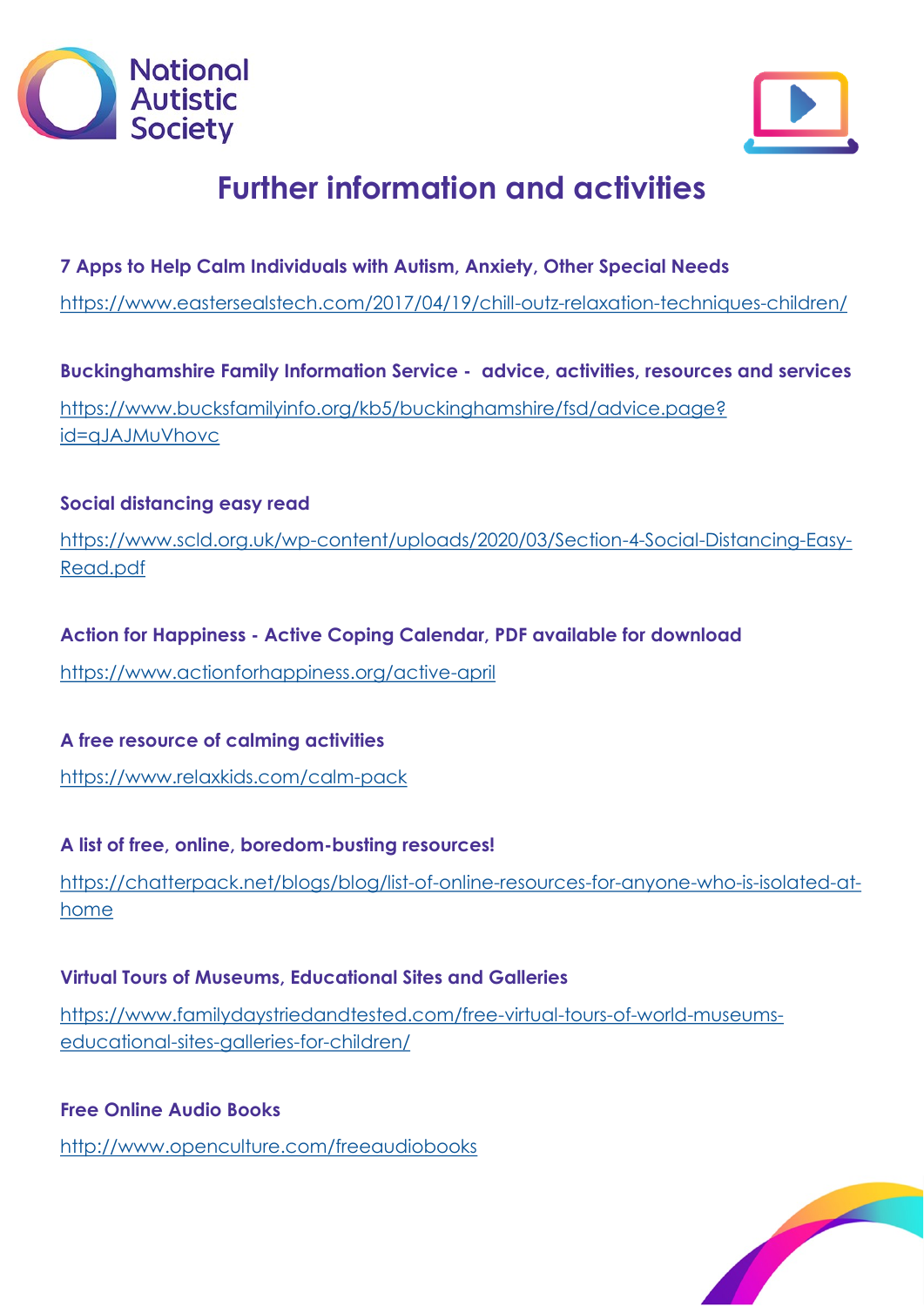



# **Websites for parents, carers and professionals**

#### **BUZZ Training for schools**

<https://www.compass-uk.org/buzz-training/>

**Video/ information—Guidance for professionals**

[https://www.mind.org.uk/about-us/our-policy-work/equality-human-rights/mental-health](https://www.mind.org.uk/about-us/our-policy-work/equality-human-rights/mental-health-of-people-with-autism/) [-of-people-with-autism/](https://www.mind.org.uk/about-us/our-policy-work/equality-human-rights/mental-health-of-people-with-autism/)

**BBC news regarding a new Facebook group sharing useful resources** <https://www.bbc.co.uk/news/uk-england-bristol-52019724>

**How to support autistic children and adults during coronavirus pandemic** [https://www.manchestereveningnews.co.uk/news/parenting/autism-autistic-children](https://www.manchestereveningnews.co.uk/news/parenting/autism-autistic-children-advice-coronavirus-17974005)[advice-coronavirus-17974005](https://www.manchestereveningnews.co.uk/news/parenting/autism-autistic-children-advice-coronavirus-17974005)

**Meherzin Das, Trustwide Professional Lead for Psychology and Psychological Therapies, share advice on how to maintain your health and wellbeing during the COVID-19 outbreak:** 

<https://youtu.be/QjCsfLPhXN4>

**Therapists and Counselling** <https://livingautism.com/therapists-and-counselling/>

**Teach teens and children meditation** <https://www.teachchildrenmeditation.com/>

**Mental Health and Wellbeing—supporting children** [https://www.gov.uk/government/publications/covid-19-guidance-on-supporting](https://www.gov.uk/government/publications/covid-19-guidance-on-supporting-children-and-young-peoples-mental-health-and-wellbeing)[children-and-young-peoples-mental-health-and-wellbeing](https://www.gov.uk/government/publications/covid-19-guidance-on-supporting-children-and-young-peoples-mental-health-and-wellbeing)

**Mental Health and Wellbeing—supporting adults** [https://www.gov.uk/government/publications/covid-19-guidance-for-the-public-on](https://www.gov.uk/government/publications/covid-19-guidance-for-the-public-on-mental-health-and-wellbeing)[mental-health-and-wellbeing](https://www.gov.uk/government/publications/covid-19-guidance-for-the-public-on-mental-health-and-wellbeing)

**Coronavirus guidance translated in to 35 languages** <https://www.doctorsoftheworld.org.uk/coronavirus-information/>